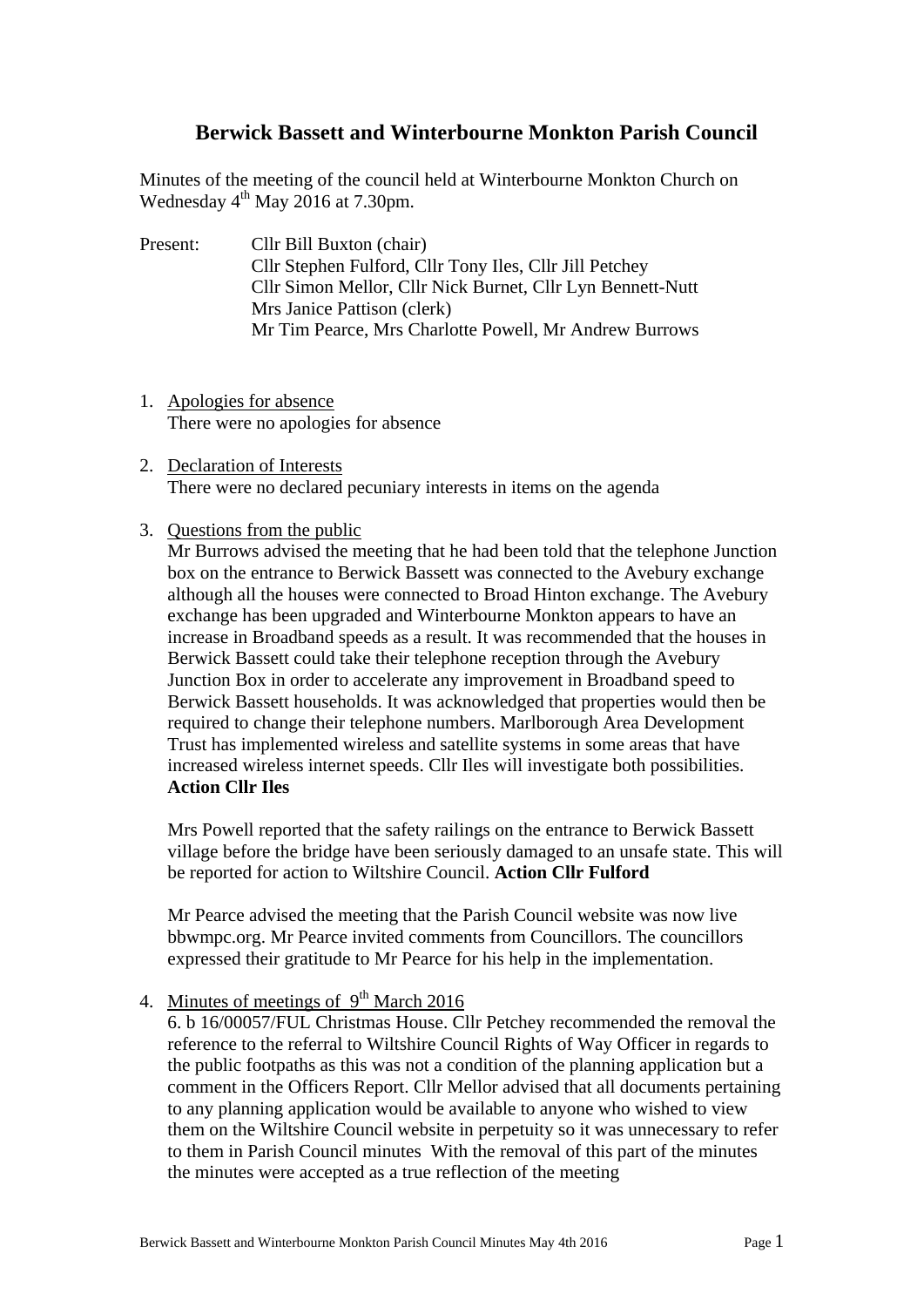- 5. Matters Arising from meeting of  $9<sup>th</sup>$  March 2016 10. Emergency Planning. It was agreed to bring the latest template to the next regular parish council meeting for completion
- 6. Reports
- a. Finance

Cheques had been signed as agreed. The clerk reported that no cheques had been issued since the last meeting, other than those there agreed

| 100335 | £200.00 | Mr Tim Pearce for expenses for the Village Party for the |
|--------|---------|----------------------------------------------------------|
|        |         | Queen's 90 <sup>th</sup> Birthday celebrations           |
| 100336 | £669.00 | Netwise Training for Website Implementation and 12       |

months support The precept had been received

There was an excess carried over from 2015/16 slightly in excess of £200.

It was agreed to apply for online banking for reference only. Payments would still require 2 signatures. Impending payments include Insurance, WALC membership and the Planning Training Course

The documents were being prepared for Internal Audit. The External Auditor had required that the Annual Governance Statement could not be signed by councillors prior to the Internal Audit so a single item meeting will need to be convened in June after the Internal Audit and before the required date of submission to External Auditor on June  $26<sup>th</sup>$  2016. The Internal Auditor is Mr Bob Pawsey

#### b. Planning

Planning application 15/02818/OUT

Land at rear of Old School House, Winterbourne Monkton SN4 9NW Erection of 3 bed dwelling with all matters reserved except for means of access The appeal has been granted

16/00151/FUL (14/02910/FUL)

Manor Farm Winterbourne Monkton, Wiltshire SN4 9NW

Demolition of agricultural buildings, conversion of Long Barn to form 3 no. dwellinghouses, conversion of cartshed to form single dwellinghouse, erection of 8 dwellings. Erection of community building (D1) erection of employment building (B1 & B8) extension to private way, car parking and associated landscaping . Revised application

The amendments were agreed by Wiltshire Council. It was considered that the plan may be amended again when the site had been acquired by a developer. The section 106 agreement including the community centre may also alter

There were no new planning applications

Cllrs Petchey and Fulford had attended a planning course entitled 'Negotiating a Successful Outcome In Planning'.

c. Rivers

The water table is now very high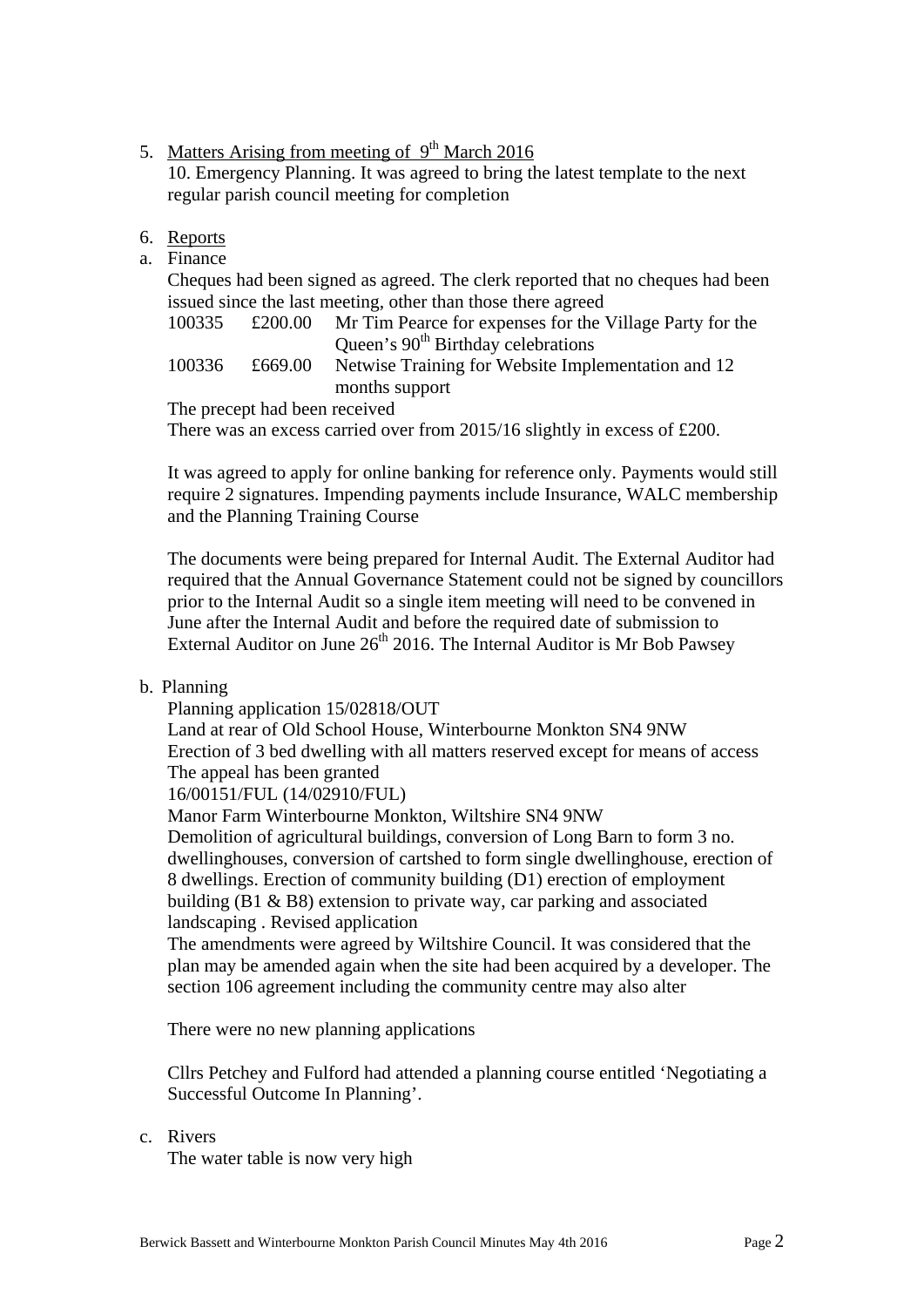## d. Footpaths

The footpath towards Berwick Bassett just beyond Christmas House is extremely muddy and difficult to pass. Cllr Iles will repair as a project for apprentices. **Action Cllr Iles**

# e. Roads

There are an increasing number of potholes in both villages. The meeting was informed that the term pothole had been redefined as a hole of 40mm depth or greater

## Other Reports

g. Avebury World Heritage Site

 Cllr Buxton had attended a meeting held in April. He reported that the Management Plan, which was presented and discussed with this Parish Council in 2015, has now been endorsed by all parties concerned with it. There will be no archaeological dig in The Avenue this year. Avebury have applied to move the 30mph limit further towards Winterbourne Monkton

- h. Marlborough Area Board Cllr Iles will attend the upcoming meeting.
- 7. Matters Arising from the Annual Parish Meeting

Projects had been suggested for Parish Council expenditure. These included a defibrillator, advisory speed notice, kissing gates and footpath improvement. The latter was the preferred option, see Item 8.

8. Proposed Footpath by Middle Farm

It had been proposed at the Annual Parish Meeting that a surfaced footpath be constructed between the entrance to Middle Farm and the top of Church Lane so that pedestrians walking between the lay-by and Church Lane did not need to walk on the A4361 in wet weather. Cllr Buxton had visited Mr Longstreet from Middle Farm. Mr Longstreet verified that he was the owner of the land across which the footpath would be constructed. Mr Longstreet had advised Cllr Buxton that, whilst he had no objection to pedestrians crossing the grass, he would not allow the construction of a surfaced path.

9. Byway and Bridleway ownership

Following discussions with landowners in Winterbourne Monkton and Berwick Bassett the ownership of that the land where Byway 1 and Bridleway 2 join which is in a state of disrepair has been clarified. It was recommended that the part of the BOAT not currently surfaced should be surfaced in the manner to the remainder of the Byway. The access to the Bridleway and the  $3<sup>rd</sup>$  side of the area used for recreational use should be blocked off. The landowners have offered their cooperation. The Parish Council will now liaise with Wiltshire Council to progress the matter. The clerk will contact Mrs Henshaw who first brought the matter to the attention of the council in order to ascertain discussions already held. **Action clerk.**